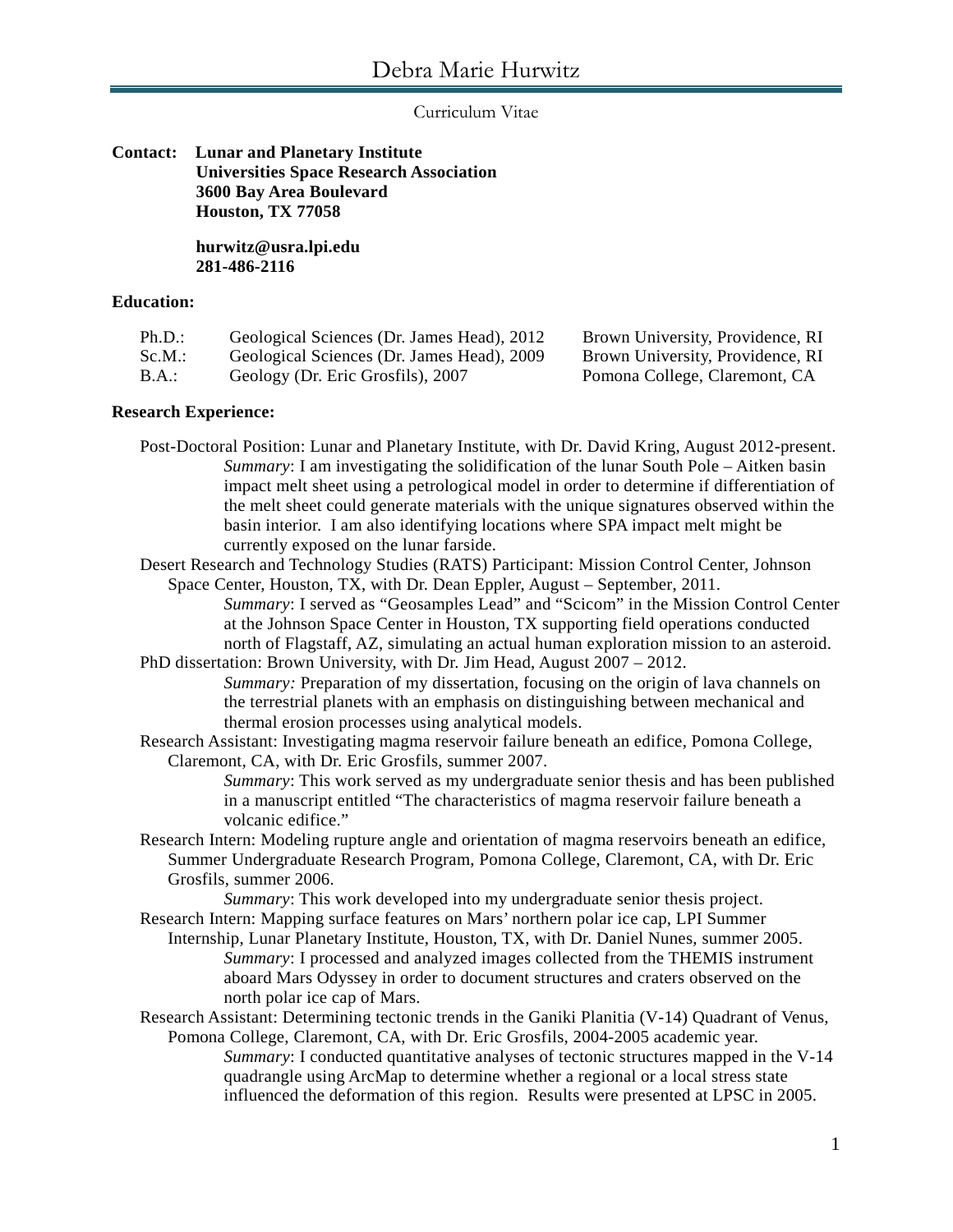Research Assistant: Mapping the Ganiki Planitia (V14) Quadrant of Venus, Pomona College, Claremont, CA, with Dr. Eric Grosfils, 2003-2004 academic year.

> *Summary*: I assisted with the finalization and publication of a geologic map of the V-14 quadrangle of Venus.

### **Field Experience:**

Field Assistant: Geologic mapping of the San Francisco Volcanic Field (SFVF) north of Flagstaff, AZ, with Dr. Dean Eppler, June and November, 2013.

> *Summary*: I assisted three field geologists and two other field assistants in geologically mapping a portion of the SFVF near SP Crater, north of Flagstaff, AZ. Our goals were to generate a geologic map of the area and to compare our product with an independently-derived map based on the Desert Research and Technology Studies (RATS) 2010 simulated lunar exploration mission.

Field Course Participant: Geologic mapping of Kleinwalsertal in the northernmost Alps, with Dr. Harold Hiesinger, July, 2010.

*Summary*: I mapped a portion of a sequence of sedimentary rocks in the German/Austrian Alps as a part of a field course through the University of Münster, Germany.

NASA Planetary Volcanology Field Workshop Participant: Volcanoes National Park, Hawaii, with Dr. Scott Rowland, summer 2008.

*Summary*: I spent one week observing and mapping lava flows, comparing the map I compiled in the field with one I compiled earlier from remotely sensed data in order to develop a better understanding of how field observations relate to remote observations.

### **Teaching Experience:**

Mentor: Lunar and Planetary Institute High School Exchange Program, with Hélène Greenwood, a ~sophomore student at an Oxford, UK high school, June 24-27, 2013.

*Summary*: I guided Hélène for a week long exchange program during which she was introduced to work responsibilities for a NASA research scientist. Hélène identified, downloaded, and processed Lunar Reconnaissance Orbiter Narrow Angle Camera images, searching for possible landing sites in a designated area on the lunar farside.

Mentor: NASA Lunar Science Institute High School Competition, Langham Creek High School (two teams), with Deborah Fritz, fall 2012 – spring 2013.

> *Summary*: I assisted two teams of high school students to formulate questions and hypotheses relevant to current lunar research and to make observations and interpretations of lunar data sets that addressed each question. Students presented their results in posters to a panel of NASA scientists in April, 2013.

Guest Instructor: 2<sup>nd</sup> grade, Herod Elementary School, Houston, TX, with Mr. Tesch, spring, 2013. *Summary*: My presentation focused on the Moon, including activities that helped students visualize the relative sizes and distance between the Earth and Moon and that guided students through the scientific process to demonstrate the effects of an atmosphere on falling objects.

Guest Instructor: 2<sup>nd</sup> grade science class, Vartan Gregorian Elementary School, Providence, RI, with Ms. Honeyman, fall 2010.

> *Summary*: As a guest instructor I used demonstrations to introduce advanced concepts like convection at a level accessible to second graders.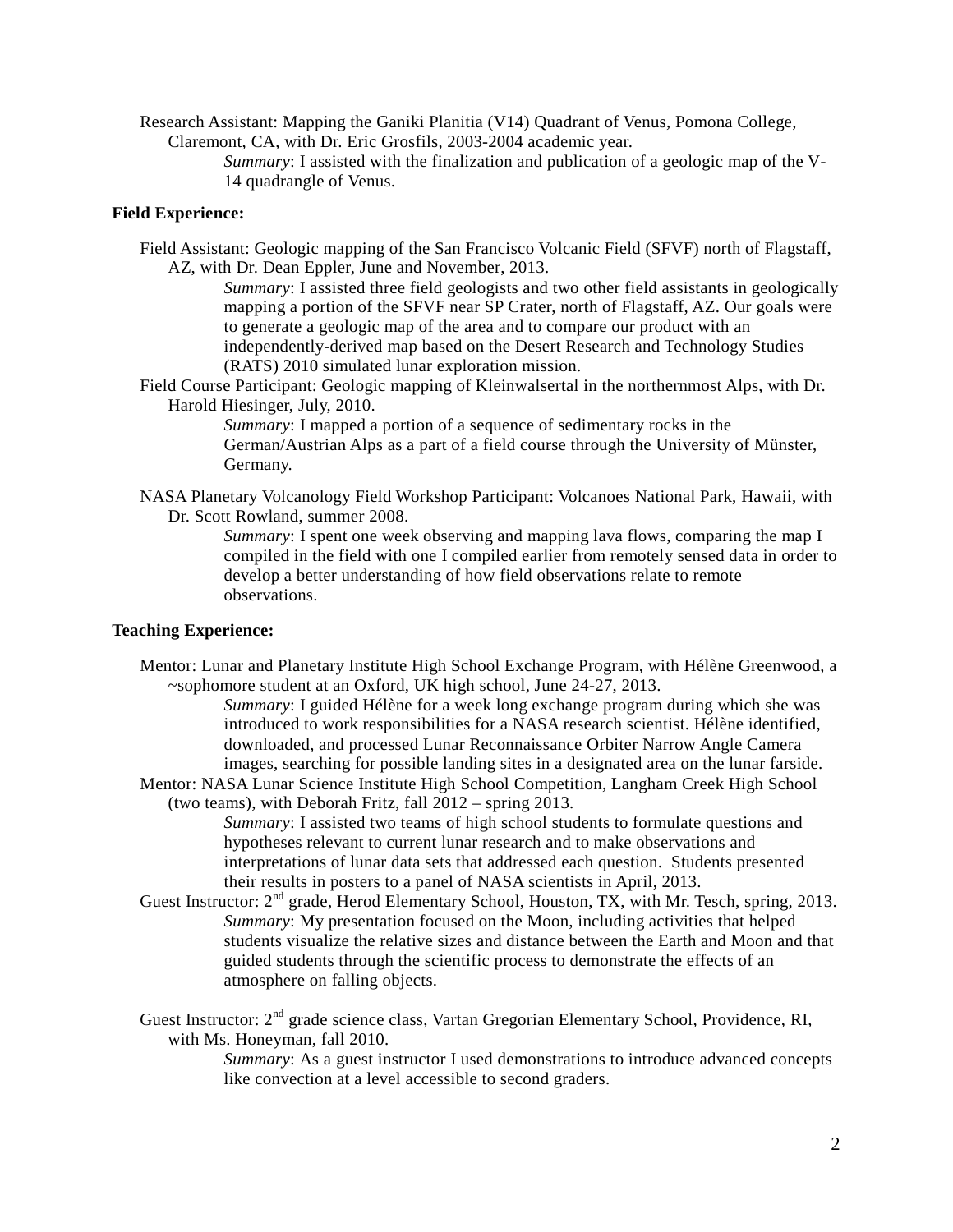Teaching Assistant: Mars, Moon, and the Earth: Introduction to Planetary Geology, Brown University, Providence, RI, with Dr. Jim Head, fall 2008.

> *Summary*: I introduced and led laboratory sessions where students looked at microscopic thin sections of Apollo lunar samples and analyzed three-dimensional images of Mars in a virtual reality center.

Teaching Assistant: Introduction to Planetary Geology, Planetary Geology, Pomona College, Claremont, CA, with Dr. Eric Grosfils, fall 2006.

*Summary*: I assisted with laboratory exercises and led review sessions for students. Teaching Assistant: Introduction to Geology, Geohazards, Pomona College, Claremont, CA, with

Dr. Linda Reinen, spring 2006.

*Summary*: I assisted with laboratory exercises and led review sessions for students.

# **Professional Development:**

Sheridan Teaching Certificate I, 2010: Sheridan Teaching Seminar Sheridan Teaching Certificate III, 2012: Professional Development Seminar

# **Invited Lectures and Presentations:**

Pomona College, Claremont, CA, December 10, 2010: "Planetary Lava Channels: Morphology and origin of eroded volcanic channels on Mars and the Moon."

University of Houston, Clear Lake, Clear Lake, TX, April 10, 2014: "Destination Moon: Selecting lunar landing sites that characterize the impact flux of the ancient Solar System."

### **Awards/Honors:**

**Sigma Xi Outstanding Graduate Student Award, Brown University Chapter** (2012).

**Lunar Science Forum Student Poster Competition, First Place**, Lunar Science Forum, Mountain View, CA, July 2011, for "Timing of lunar sinuous rille formation: Implications for lunar volcanic evolution."

**Dwornik Award, Honorable Mention for Best Graduate Oral Presentation**, Lunar and Planetary Science Conference, Houston, TX, March 2011, for "Modeling effects of lunar surface slope, temperature, and material properties on the efficiency of erosion during the formation of Rima Prinz."

**Sigma Xi** (inducted as an associate member to the Pomona College chapter 2007, to the Brown University chapter in 2010, and as a full member to the Brown University chapter in 2012).

**Mason L. Hill Memorial Award** in Geology (2007).

**Isabel F. Smith Award** Recipient (Pomona College Geology Department Award, 2005).

**National Society of Collegiate Scholars** member (2003).

### **Publications:**

**Hurwitz, D.M.**, and Kring, D.A. **DIFFERENTIATION OF THE SOUTH POLE – AITKEN BASIN IMPACT MELT SHEET: IMPLICATIONS FOR LUNAR EXPLORATION.** Accepted to Journal of Geophysical Research – Planets on April 30, 2014.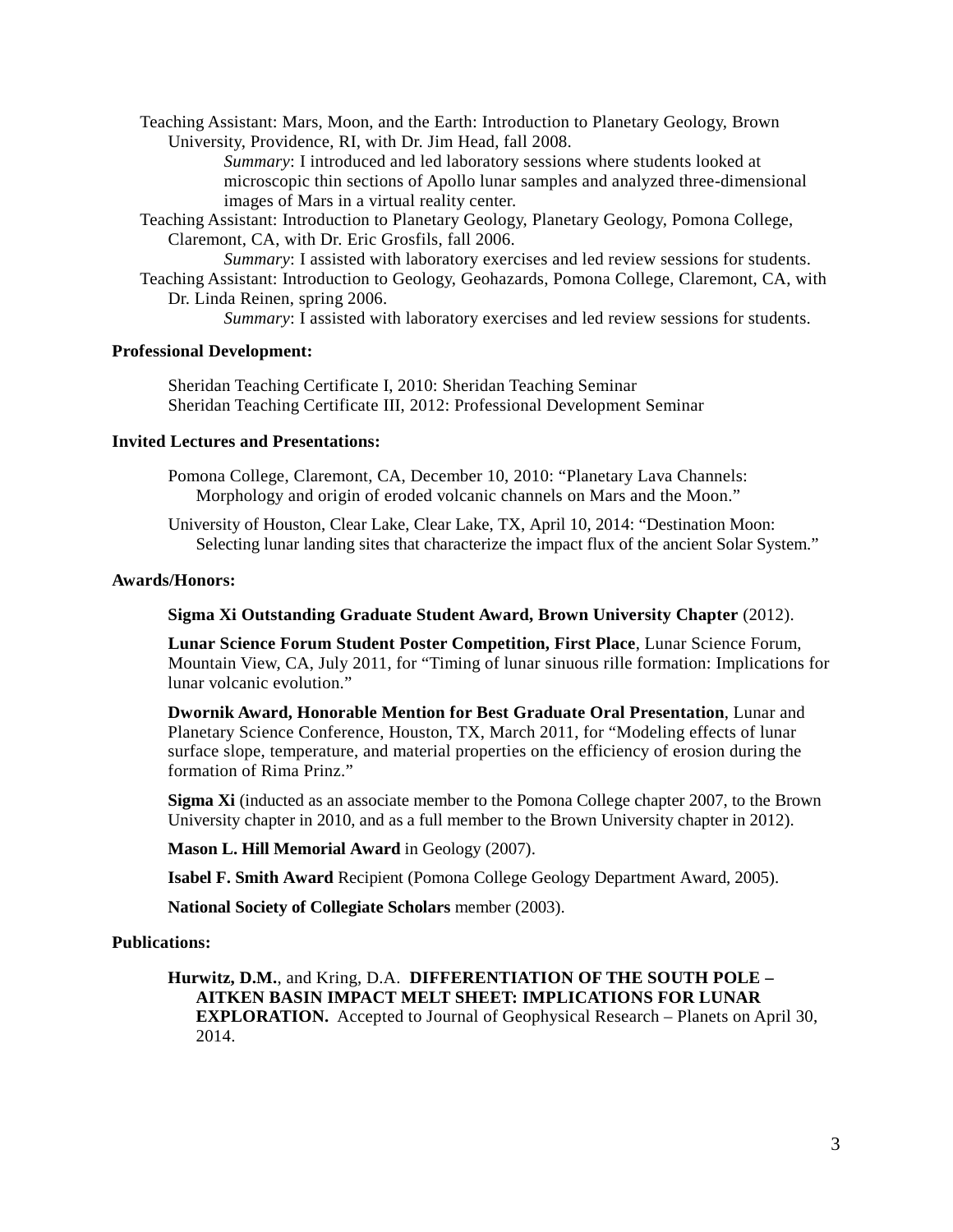- Grosfils, E.B., McGovern, P.J., Gregg, P.M., Galgana, G.A., **Hurwitz, D.M.**, Long, S.M., Chestler, S.R. **ELASTIC MODELS OF MAGMA RESERVOIR MECHANICS: A KEY TOOL FOR INVESTIGATING PLANETARY VOLCANISM.** Accepted to Geological Society of London Special Publication Volcanism and Tectonism Across the Inner Solar System, September, 2013.
- Byrne, P., Klimczak, C., Williams, D., **Hurwitz, D. M.**, Solomon, S., Head, J., Preusker, F., Oberst, J. **AN ASSEMBLAGE OF LAVA FLOW FEATURES ON MERCURY.** Journal of Geophysical Research – Planets, vol. 118, no. 6, p. 1303-1322, doi: 10.1002/jgre.20052, 2013.
- **Hurwitz, D.M.**, Head, J.W., Byrne, P.K., Xiao, Z., Solomon, S.C., Zuber, M.T., Smith, D.E., and Neumann, G.A. **INVESTIGATING THE ORIGIN OF POTENTIAL LAVA CHANNELS ON MERCURY OBSERVED IN MESSENGER DATA: THEORY AND OBSERVATIONS.** Journal of Geophysical Research – Planets, vol. 118, no. 3, p. 471-486, doi: 10.1029/2012JE004103, 2013.
- **Hurwitz, D.M.**, Head, J.W., and Hiesinger, H. **LUNAR SINUOUS RILLES: DISTRIBUTION, CHARACTERISTICS, AND IMPLICATIONS FOR THEIR ORIGIN.** Planetary and Space Science, vol. 79-80, p. 1-38, doi: http://dx.doi.org/10.1016/j.pss.2012.10.019, 2013.
- **Hurwitz, D.M.**, Head, J.W., Wilson, L., and Hiesinger, H. **ORIGIN OF LUNAR SINUOUS RILLES: MODELING EFFECTS OF GRAVITY, SURFACE SLOPE, AND LAVA COMPOSITION ON EROSION RATES DURING THE FORMATION OF RIMA PRINZ.** Journal of Geophysical Research – Planets, vol. 117 (E00H14), doi: 10.1029/2011JE004000, 2012.
- **Hurwitz, D.M.**, Head, J.W. **GEOLOGIC MAP OF THE SNEGUROCHKA PLANITIA QUADRANGLE (V-1), VENUS SIM 3178.** U. S. Geological Survey, scale 1:5,000,000, 2012.
- Blewett, D.T., Chabot, N.L., Denevi, B.W., Ernst, C.M., Head, J.W., Izenberg, N.R., Murchie, S.L., Solomon, S.C., Nittler, L.R., McCoy, T.J., Xiao, Z., Baker, D.M.H., Fassett, C.I., Braden, S., Oberst, J., Scholten, F., Preusker, F., **Hurwitz, D.M**. **HOLLOWS ON MERCURY: MESSENGER EVIDENCE FOR GEOLOGICALLY RECENT VOLATILE-RELATED ACTIVITY.** Science, vol. 333, pg. 1856, 2012. My contributions involved initial observations of examples of "hollows" features and analogs observed on other planetary surfaces including Mars, Earth, and Venus.
- Head, J.W., Chapman, C.R., Strom, R.G., Fassett, C.I., Denevi, B.W., Blewett, D.T., Ernst, C.M., Watters, T.R., Solomon, S.C., Murchie, S.L., Prockter, L.M., Chabot, N.L., Gillis-Davis, J.J., Whitten, J.L., Goudge, T.A., Baker, D.M.H., **Hurwitz, D.M.**, Ostrach, L.R., Xiao, Z., Merline, W.J., Kerber, L., Dickson, J.L., Oberst, J., Byrne, P.K., Klimczak, C., Nittler, L.R. **FLOOD VOLCANISM IN THE NORTHERN HIGH LATITUDES OF MERCURY REVEALED BY MESSENGER.** Science, vol. 333, pg. 1853, 2012. My contributions involved observations of vents adjacent to the volcanic plains and observations and analysis of flow features in the plains.
- **Hurwitz, D.M.**, Fassett, C., Head, J.W., and Wilson, L. **FORMATION OF AN ERODED LAVA CHANNEL WITHIN AN ELYSIUM PLANITIA IMPACT CRATER: DISTINGUISHING BETWEEN A MECHANICAL AND THERMAL ORIGIN**. Icarus, vol. 210, pg. 626-634, 2010.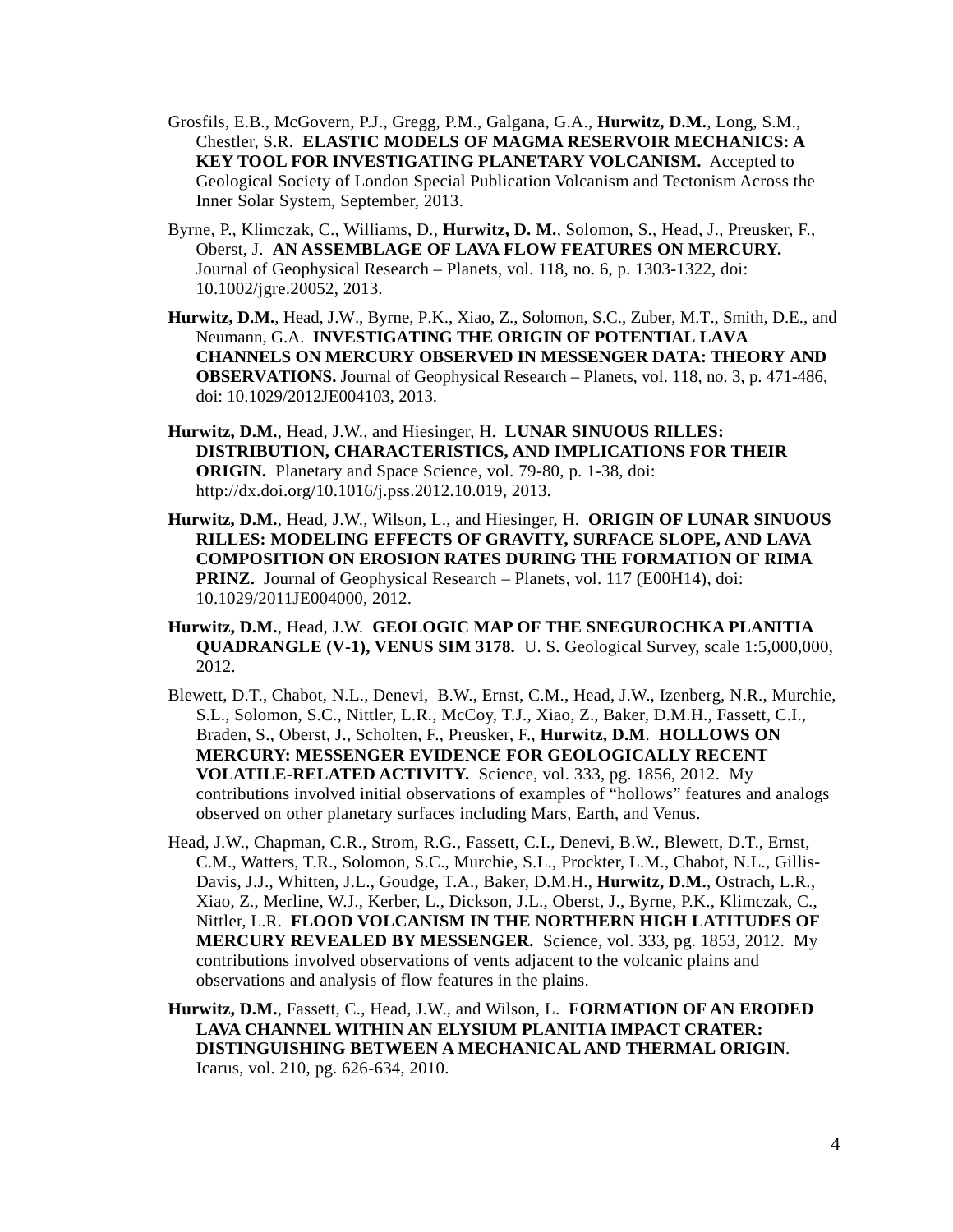- Grosfils, E.B., Long, S.M., Venechuk, E.M., **Hurwitz, D.M.**, Richards, J.W., Kastl, B., Drury, D.E., and Hardin, J. **GEOLOGIC MAP OF THE GANIKI PLANITIA QUADRANGLE (V-14), VENUS**: U.S. Geological Survey Scientific Investigations Map 3121, scale 1:5,000,000, 1 sheet, includes pamphlet [\[http://pubs.usgs.gov/sim/3121/\]](http://pubs.usgs.gov/sim/3121/), 2010.
- Head, J.W., Murchie, S.L., Prockter, L.M., Solomon, S.C., Strom, R.G., Chapman, C.R., Watters, T.R., Blewett, D.T., Gillis-Davis, J.J., Fassett, C.I., Dickson, J.L., **Hurwitz, D.M.**, Ostrach, L.R. **EVIDENCE FOR INTRUSIVE ACTIVITY ON MERCURY FROM THE FIRST MESSENGER FLYBY**. Earth and Planetary Science Letters, 285(3-4), 251-262, 2009.
- **Hurwitz, D.M.**, Long, S.M., Grosfils, E.B. **THE CHARACTERISTICS OF MAGMA RESERVOIR FAILURE BENEATH A VOLCANIC EDIFICE.** Journal of Volcanology and Geothermal Research, 188, 379-394, 2009.

# **Meeting Contributions:**

- **Hurwitz, D.M.**, and Kring, D.A. **DESTINATIONS FOR SAMPLING IMPACT MELT PRODUCED BY THE SOUTH POLE – AITKEN BASIN IMPACT EVENT.** 45th Lunar and Planetary Science Conference, oral presentation, abstract #1398, Houston, TX, March 2013.
- W.S. Kiefer, P.J. McGovern, R.W.K. Potter, J.C. Andrews-Hanna, J. Besserer, G.S. Collins, J.W. Head III, **D.M. Hurwitz**, K. Miljkovic, F. Nimmo, R.J. Phillips, D.E. Smith, J.M. Soderblom, G.J. Taylor, M.A. Wieczorek, and M.T. Zuber. **THE CONTRIBUTION OF IMPACT MELT SHEETS TO LUNAR IMPACT BASIN GRAVITY ANOMALIES.** 45th Lunar and Planetary Science Conference, poster presentation, abstract #2831, Houston, TX, March 2013.
- Eppler, D.B, Bleacher, J.E., Evans, C.A., Feng, W., Gruener, J., **Hurwitz, D.M.**, Janoiko, B Skinner, J.A., and Whitson, P.. **COMPARING GEOLOGIC DATA SETS COLLECTED BY PLANETARY ANALOG TRAVERSES AND BY STANDARD GEOLOGIC FIELD MAPPING: IMPLICATIONS FOR PLANETARY EXPLORATION PLANNING.** 45<sup>th</sup> Lunar and Planetary Science Conference, poster presentation, abstract #2078, Houston, TX, March 2013.
- Bleacher, J.E., Eppler, D. B., Skinner, J.A., Evans, C., Feng, W., Gruener, J., **Hurwitz, D.M.**, Whitson, P., Janoiko, B. **MAPPING PLANETARY VOLCANIC DEPOSITS: IDENTIFYING VENTS AND DISTINGUISHING BETWEEN EFFECTS OF ERUPTION CONDITIONS AND LOCAL LAVA STORAGE AND RELEASE ON FLOW FIELD MORPHOLOGY.** 45<sup>th</sup> Lunar and Planetary Science Conference, poster presentation, abstract #2504, Houston, TX, March 2013.
- J.A. Skinner, Jr., D.B. Eppler, C.A. Evans, W. Feng, J. Gruener, **D.M. Hurwitz**, B. Janoiko, and P. Whitson. **COMPARING AND RECONCILING TRADITIONAL FIELD AND PHOTOGEOLOGIC MAPPING TECHNIQUES: LESSONS FROM THE SAN FRANCISCO VOLCANIC FIELD, ARIZONA.** 45<sup>th</sup> Lunar and Planetary Science Conference, poster presentation, abstract #2913, Houston, TX, March 2013.
- Eppler, D.B, Bleacher, J.E., Evans, C.A., Feng, W., Gruener, J., **Hurwitz, D.M.**, Skinner, J.A., Whitson, P., and Janoiko, B. **GEOLOGIC INTERPRETATION OF DATA SETS COLLECTED BY PLANETARY ANALOG GEOLOGY TRAVERSES AND BY STANDARD GEOLOGIC FIELD MAPPING: A COMPARISON STUDY (PART 1).** 125th Geological Society of America, oral presentation #163-3, Denver, CO, 2013.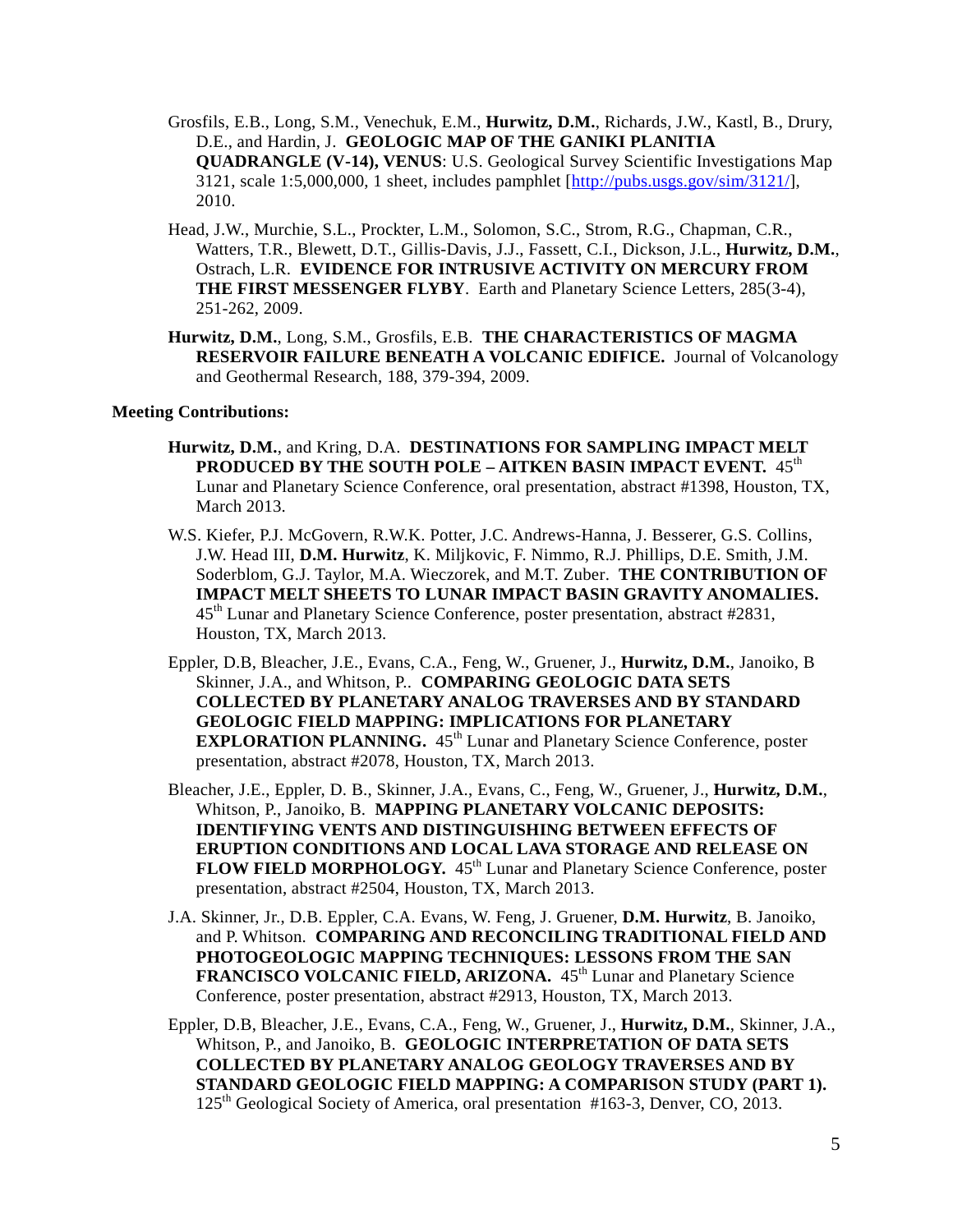- Bleacher, J.E., Eppler, D. B., Evans, C., Feng, W., Gruener, J., **Hurwitz, D.M.**, Skinner, J.A., Whitson, P., Janoiko, B. **GEOLOGIC INTERPRETATION OF DATA SETS COLLECTED BY PLANETARY ANALOG GEOLOGY TRAVERSES AND BY STANDARD GEOLOGIC FIELD MAPPING: A COMPARISON STUDY (PART 2).** 125th Geological Society of America, poster presentation #225-1, Denver, CO, 2013.
- Grosfils, E.B., McGovern, P.J., Gregg, P.M., Galgana, G.A., **Hurwitz, D.M.**, Long, S.M., Chestler, S.R. **IMPROVING MECHANICAL INSIGHT INTO RING FAULT INITIATION AND CALDERA FORMATION VIA ELASTIC MODELS OF MAGMA RESERVOIR INFLATION.** 46<sup>th</sup> American Geophysical Union Fall Meeting, San Francisco, CA, 2013.
- **Hurwitz, D.M.**, Zanetti, M., Lucas, M.P., Anders, D., Kramer, G., Thomson, O., Kring, D.A., and Osinski, G.R. **A NESTED OR COMPOSITE SHATTER CONE STRUCTURE IN THE SOUTH RANGE OF SUDBURY.** Large Meteorite Impacts and Planetary Evolution V, abstract# 3111, Sudbury, Canada, 2013.
- **Hurwitz, D.M.**, Kring, D.A. **DIFFERENTIATION OF THE SOUTH POLE – AITKEN BASIN IMPACT MELT SHEET.** Lunar Science Virtual Forum, 2013.
- **Hurwitz, D.M.**, Kring, D.A. **COMPOSITION AND STRUCTURE OF THE SOUTH POLE – AITKEN BASIN MELT SHEET.** 44th Lunar and Planetary Science Conference, oral presentation, abstract #2224, Houston, TX, March 2013.
- **Hurwitz, D.M.**, Head, J.W., Byrne, P.K., Xiao, Z. **POTENTIAL FOR LAVA EROSION ON MERCURY: MODELING THE FORMATION OF BOTH SMALL AND LARGE**  LAVA CHANNELS. 43<sup>rd</sup> Lunar and Planetary Science Conference, poster presentation, abstract #1055, Houston, TX, March 2012.
- **Hurwitz, D.M.**, Head, J.W., **TESTING THE LATE-STAGE OUTFLOW CHANNEL ORIGIN HYPOTHESIS: INVESTIGATING BOTH WATER EROSION AND LAVA EROSION ORIGINS FOR ATHABASCA VALLES, MARS.** 43<sup>rd</sup> Lunar and Planetary Science Conference, oral presentation, abstract #1056, Houston, TX, March 2012.
- **Hurwitz, D.M.**, Head, J.W., Hiesinger, H., and Wilson, L., **TIMING OF LUNAR SINUOUS RILLE FORMATION: IMPLICATIONS FOR LUNAR VOLCANIC EVOLUTION**. Lunar Science Forum, Mountain View, CA, July, 2011.
- **Hurwitz, D.M.** and Head, J.W., **IMPLICATIONS OF VOLATILES WITHIN LUNAR BASALTS FOR THE ORIGIN OF SINUOUS RILLE SOURCE DEPRESSIONS**. Wet vs. Dry Moon Workshop, poster presentation, Houston, TX, June, 2011.
- **Hurwitz, D.M.**, Head, J.W., Hiesinger, H., and Wilson, L., **MODELING EFFECTS OF LUNAR SURFACE SLOPE, TEMPERATURE, AND MATERIAL PROPERTIES ON THE EFFICIENCY OF EROSION DURING THE FORMATION OF RIMA PRINZ**.  $42<sup>nd</sup>$  Lunar and Planetary Science Conference, oral presentation, abstract #1176, Houston TX, March 2011.
- **Hurwitz, D.M.**, Head, J.W., Hiesinger, H., and Wilson, L., **IDENTIFYING THE EROSION REGIME PRESENT DURING FORMATION OF LUNAR SINUOUS RILLES**. American Geophysical Union Fall Meeting, San Francisco, CA, December, 2010.
- **Hurwitz, D.M.**, Fassett, C.I., Head, J.W., and Wilson, L. **ANALYSIS OF THE ORIGIN OF AN ERODED LAVA CHANNEL IN AN ELYSIUM PLANITIA CRATER.** 1st Moscow Solar System Symposium, Moscow, Russia, October 2010.